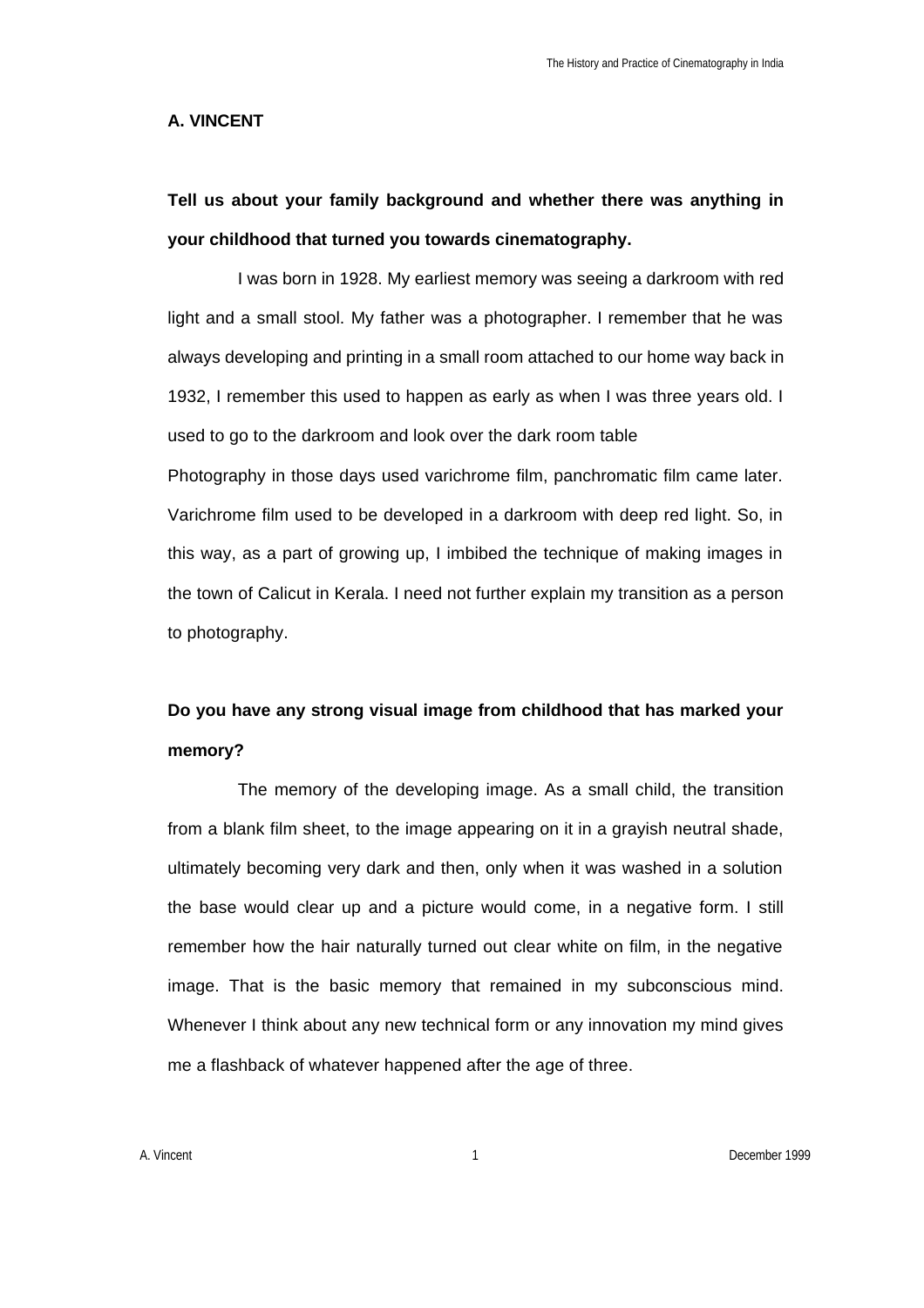#### **What is your first memory of cinema?**

Cinema – as I said, my father was a photographer, a painter, and a bit of a poet, a mixture of all those arts. He was associated with a film theatre (a cinema) where he worked as a part time operator and projectionist and he also used to make the publicity design.

#### **Tell us more about your father's association with the film theatre.**

He was associated on a friendly basis. Two theatres were owned by a single owner who was known to my father, and my father used to be a part of the program and shows at this theatre. He was a commercial artist also, and he used to make paintings and designs for the theatre. So during my growing up I was exposed to the visual communication mode existing in those days.

#### **What is your memory of the earliest films that you saw?**

I started seeing silent films from the age of about 4-5. There used to be an orchestra and people making sounds behind the screen. I have actually witnessed the transition from silent to sound and I remember seeing the first Malayalam talkie in the year 1936 or so. Because my father worked in the theatre, I used to get an exclusive seat in the theatre, somewhere in the middle stall, and I used to get a tree ticket for all the shows. This was a part of my growing up. I was also exposed to all the literature available on photography at that time – like the British Journal of Photography, Pears Encyclopaedia of Photography etc.

### **Can you tell us little more about the early Malayalam cinema?**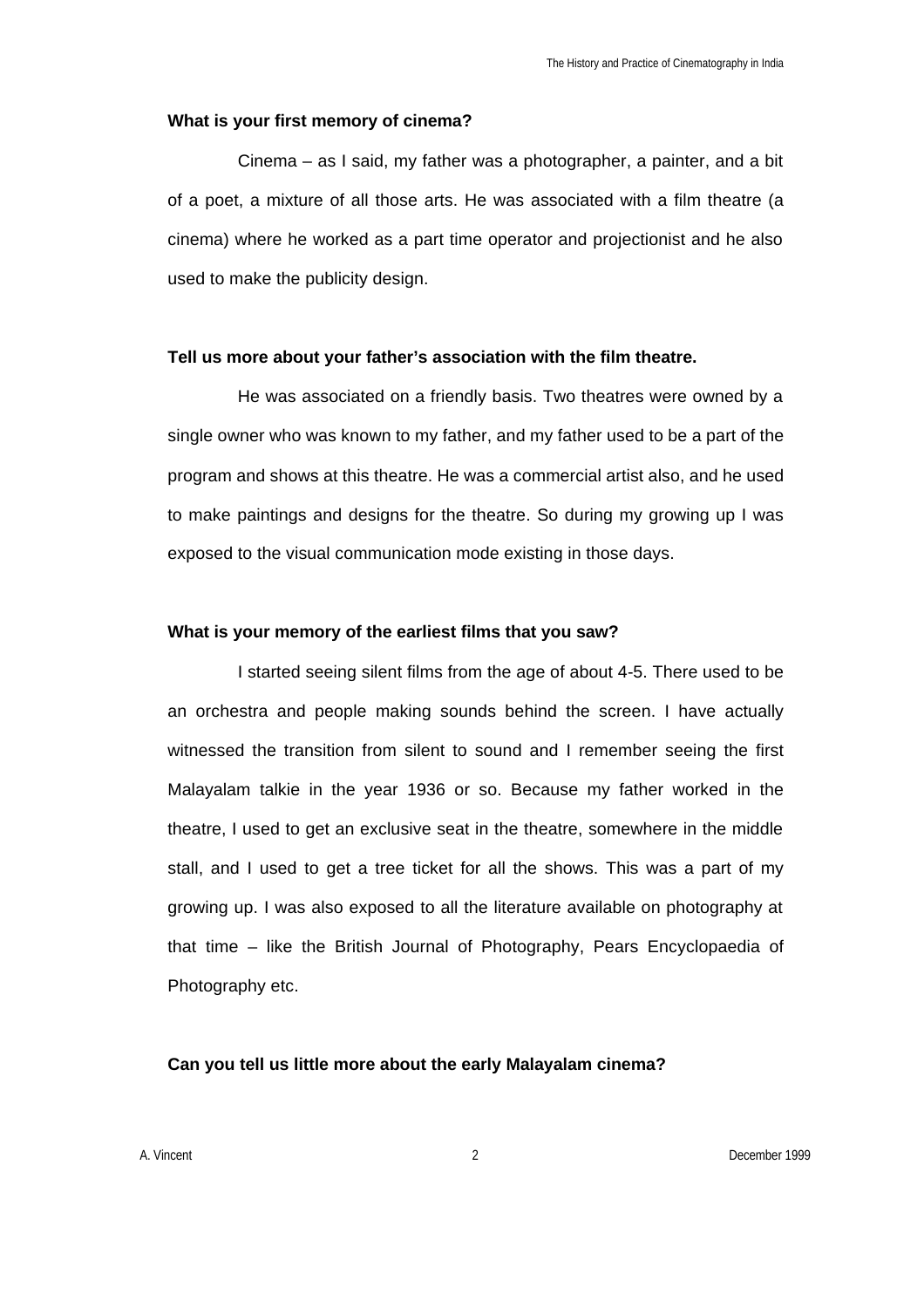Early Malyalam cinema? In the early days, Malayalam films were made once in a blue moon. Finally, after the year 1947 some film studios started coming up in Kerala. Later on I happened to work in all these. One of the early films I recall is a film called *Mangadmasam* made by Gemini studio. May be it was released in the year 44 0r 50. I still have a vivid memory of the shots and sequences projected on the screen. Vayjantimala's mother Vasundharadevi was the heroine and Ranjan was the hero. I still vividly remember the lighting, especially the way they used the backlight used.

By the way, when all this fuss about bounce light and reflectors started it did not sound very new to me as I was already exposed to the whole process of making photographs from using skylight, using bounced light from the ground, and using back cloth field camera, the one where you see the image upside down. And then I witnessed the transition from slow varichrome film to highspeed camera films like the ones that Ilford Company of Britain used to market the panchromatic films called HP2, 3, 4. I have seen all the phases of the progress of technical improvements.

## **When did you take the decision to be a photographer?**

In those days Calicut was an out of the way town. May be it had some historical importance because this is where Vasco de Gama landed, but it was still a backward town without much by the way of political and social progress. The college was only up to intermediate, nobody ever thought of becoming an engineer or of becoming a doctor. By chance my father met somebody who happened to be in Gemini's studio in Madras. That's how I joined there as an assistant way back in 1947, just before independence. I was born in 1928, so I was 18 or so. This was the famous Gemini studios which made *Chandralekha*.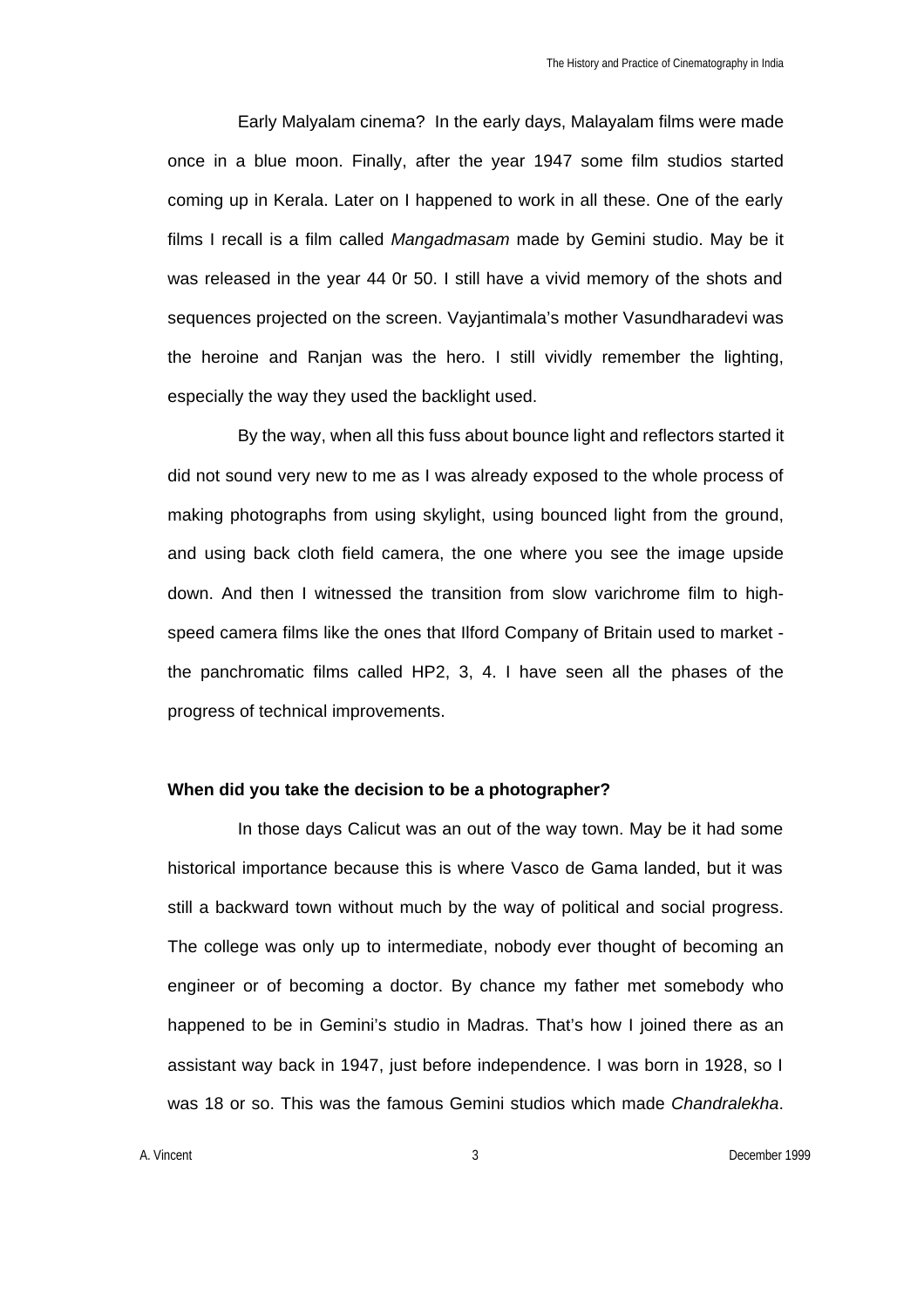The film (*Chandralekha*) was in the process of being made when I joined. Actually I worked as an assistant on that film. Later on, after the release, they shot a part of it again in Hindi using mostly mid shots and mid long to close up shots, for those scenes I was given the chance to work as second assistant to the cameraman Mr. Kamal Ghosh.

## **What kind of experiences did you have as an assistant and who were the camerapersons that you have assisted?**

At that time the famous cameraman (K Ramanathan) was totally in charge of the studio. He is the one who photographed *Kalpana*, the film made by Udayashankar. During the period in which Kalpana was being made, as camera assistants, my colleagues and I were allowed are allowed to enter the set and witness the shoot. *Kalpana* was literally very beautiful.

This K. Ramanathan was the director of photography. But I was assisting this other man, a Bengali cameraman called Kamal Ghosh who in his earlier career was related to Nitin Bose. So that's how people say I have a Bengali way of photography. In Madras there was also another cameraman from Bengal called Jiten Bannerjee. He had his own people trained under him, who later took over his type of work, and so on.

So in South India, Madras was the main centre, there were also studios in Coimbatore and Salem, but they were all related to the centre in Madras. Just like the solar system revolves around two or three nodal points, these centres revolved around Madras.

But the most important influence for me was nature. In my transition to a cameraman, I witnessed life in nature in it's raw. I used to watch when there was a storm, and look out for lightening. I still draw inspiration from the memory of a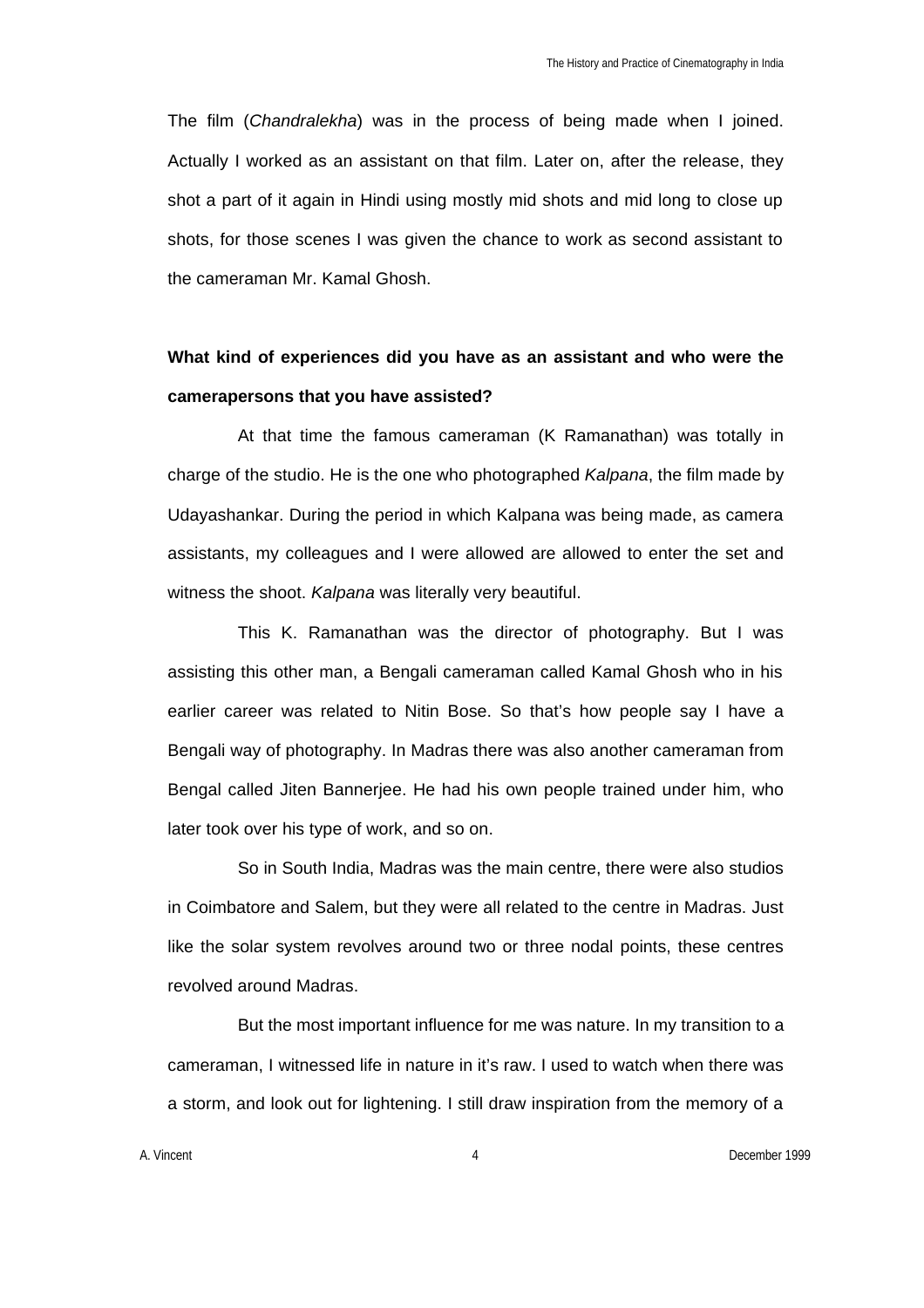storm striking the coast of Calicut in 1932. I drew on that vision even recently when I was doing visual effects for a serial.

## **A lot of those early Malayalam films have storm effects. Storms created in the studio. Like in the film** *Neelokari***. Have you seen it?**

I was the cameraman in *Neelokari*. That was my first Malayalam film and I was associated in the script writing as well. But it so happened that of the two directors involved, one had small pox. So I had to get involved with everything. The film was made in 1953 in Gemini studio. I had to work in each branch script, camera, art and publicity.

# **Can you tell us about the relation between cameraman and assistants at that time? Was it like that of a master and a student?**

You can't compare that (the cameraman-assistant relationship) with the *Gurukul* method of taking a child under your care and teaching him. Even my father didn't tell me much; it was only through natural curiosity that we came to know about the names of the chemicals used in photography in the first two years of my school.

 I was taught in Malayalam but later on I was fortunate to get admissions in a European boys school. The name of the school was St. Joseph's European Boys High School. There I was exposed to a better mode of education and one of my teachers was an Anglo-Indian man. He started teaching us science. He made us learn the subject, not only for us to be prepared for an examination but also for it to remain in our minds.

And at that time a film called *Wizard of Oz* came to one of the theatres. This teacher arranged for our whole class to see this film. This was actually my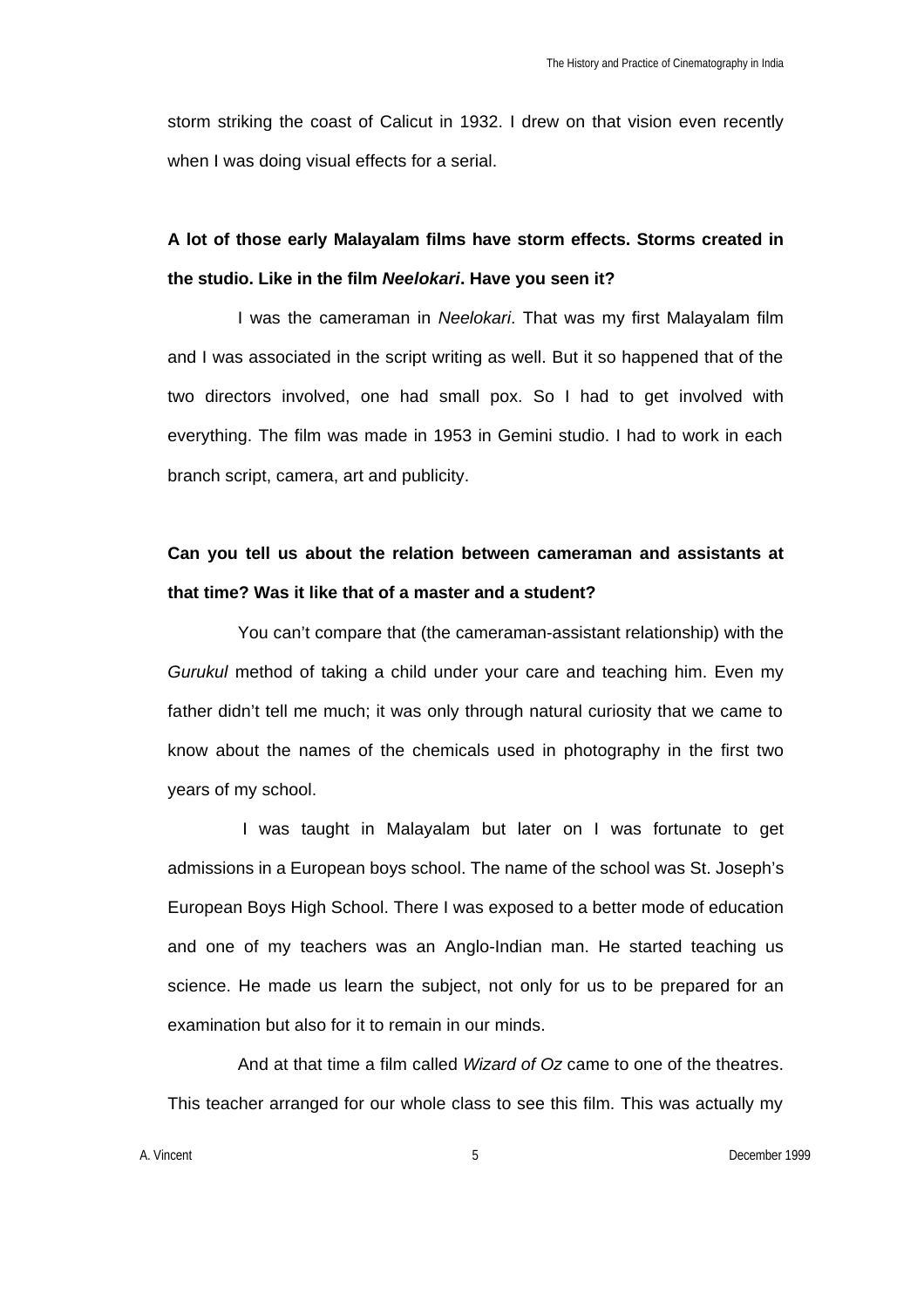first contact with the 'ambition' of cinema. Now they have digitally enhanced it. I don't remember whether it was colour or B&W, but I felt that it was colourful. Recently I got to see a portion of it that they have enhanced in colour. That memory of those houses going up in the air, we are now able to recreate that on film with the 'blue screen'.

## **One thing that lots of cinematographers say is that when they were assistants the cameramen would not tell them a lot of things**.

In those days they (the cameramen) were secretive. Many of the cameramen who were good were/are secretive. I will not mention any names. But let me tell you what used to happen. See, there was this Mitchell diffusion disk, and these cameramen had a habit of rubbing the marking off with a file, so that you would not be able to tell what exactly they were using. Many of them had lots of pockets and they used to tell us that when he is shooting use this one or that one from the pockets. Because my association with the media (photography) I knew about these things, so after 2-3 years I started creating my own diffusers. I had made holes with a diamond laser in an optically flat Belgian glass. You know we used to get this kind of glass that is just right for the 3 inches filter slot.

I used to make grooves on it and polished it with something called Wellington knife polish (it used to come from Britain), it was a brown powder. Take a spoon of it, put it in a glass, and use for whatever it is that you have to grind. You can create very soft diffusion out of it. Then we learnt about heating glass with hydrochloric acid and put wax, scraped out small holes, poured acid and then remove it by wash it off. This acid would create grooves on the glass and that would act as a diffuser. Even today I make my own fog filters with this kind of simple process. People say I have got a very smooth skin. And by

A. Vincent 6 December 1999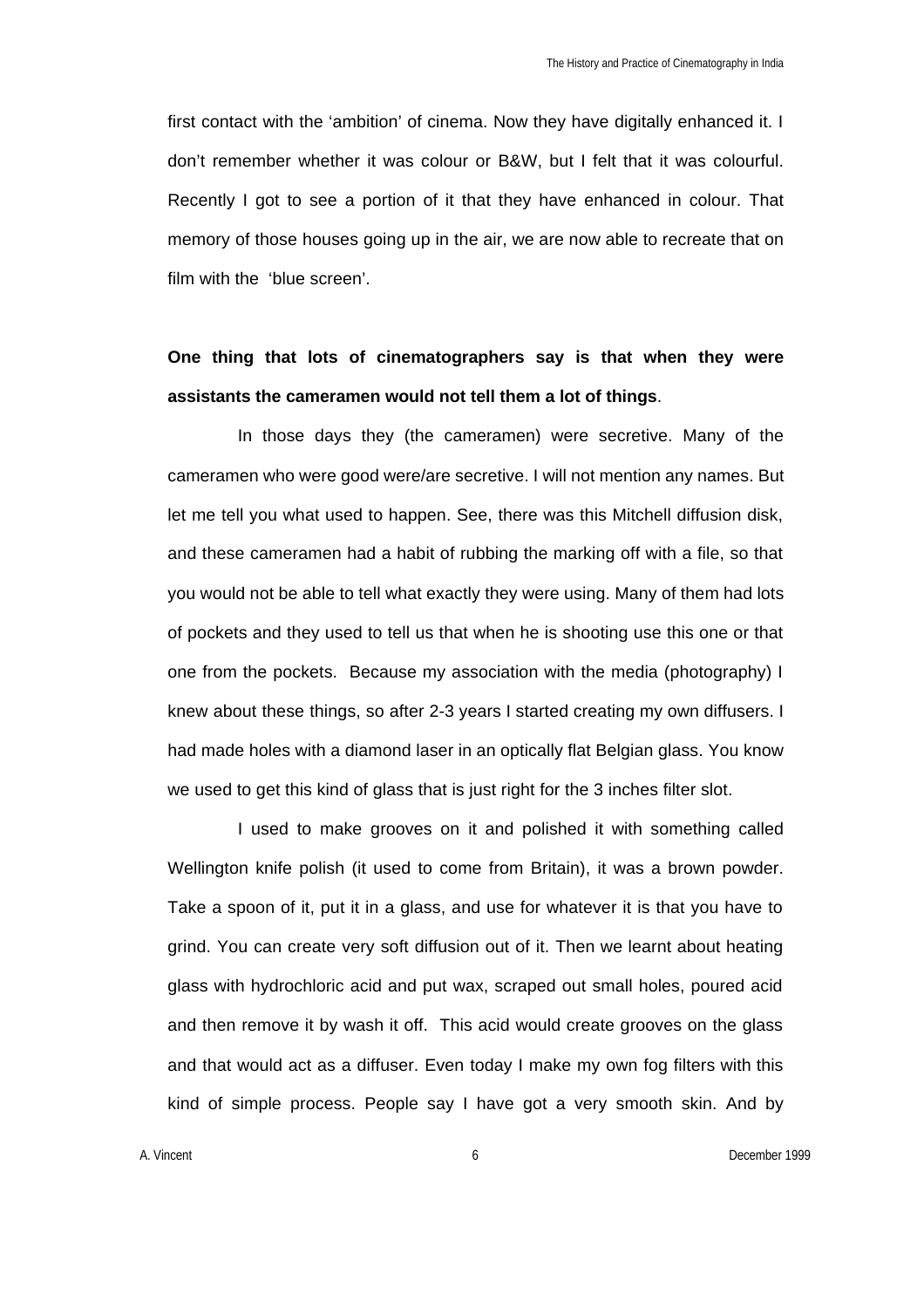applying Vaseline (American Vaseline, not the Indian one, Indian Vaseline does not suit our climate) to my fingertips I can make any type of fog filters. Most probably my skin has got an absolute temperature that is unique. I am one degree below normal temperature this helps in applying grease consistently on any surface. Usually at normal human body temperature, Vaseline starts melting. But with my skin it does not melt. So you could say that God gives all these things for the creation of creative visual images.

## **You used to work on a Mitchell camera**

Yes, basically a Mitchell camera till recently.

### **You use to use stockings as well?**

Yes I used socks. All these things were done in the 49-53 period, I created rays on the glass itself.

## **How did you do that?**

As I explained, this correct skin temperature, smoothness of the skin and skill, all this comes into it. But I don't use it everywhere. I don't make the faces foggy, because you want attention on faces. If somebody wants a jewel to be picked in a frame, then I would ensure that only the jewel will glitter and not the hand, the hand will be going near the jewel clearly and highlighted in such a way that definition of the image will be crisp.

I tried to tell many people but they didn't have the ideal combination, they didn't have my skin temperature, one degree below normal.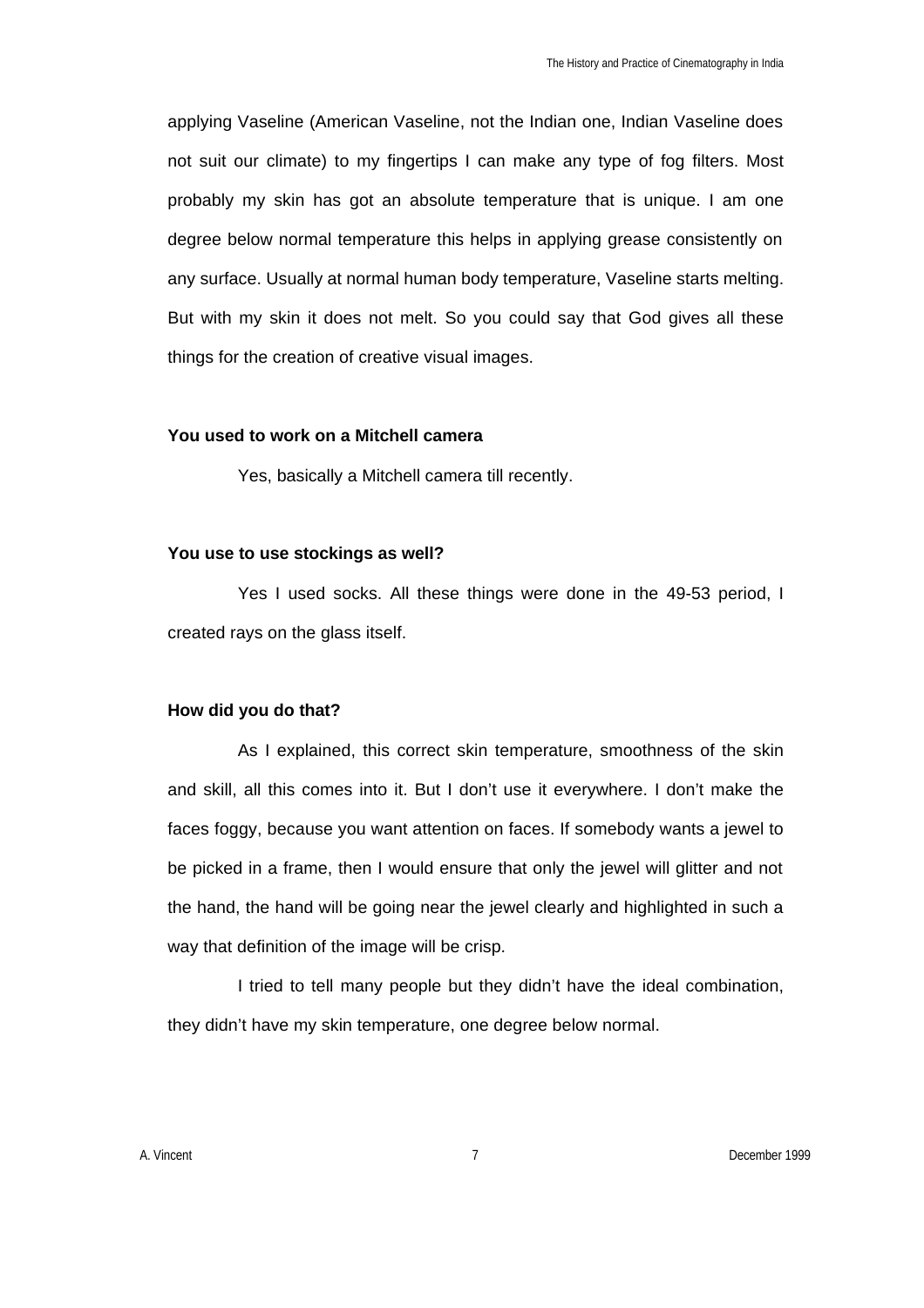**Can you trace for us the kind of learning graph in your career? What I mean is how with each film you faced a succession of technical and aesthetic problems and worked on new solutions.**

You know what is evolution. I evolved into a person like that. Necessity is the mother of invention, and for every necessary problem I innovated new methods of work.

# **So could you tell us about 3-4 problems, which led you to innovative methods?**

Lots of Directors come and discuss with me their problems. Even the computer people are not able to understand the visualization they want to create. The person whom I am working with now gives a storyboard. He is a painter and he say he is not compatible to my mode of thought and he is not able to create the particular look I want. Even in Ten Commandants (a tele serial shot by Vincent) you see the colour changes and things like that are done chemically. I can do that; I can even make blood disappear.

## **Can you tell us, three key sequences in your career, which you think, stand out in technical terms?**

See, in earlier days when I was working in Gemini studios under Kamal Ghosh he did this film with Bhanumati and Ranjan based on this film called '*Corsican Brothers*'. The film was called '*Nishat*', so being an assistant I used to help in cutting the mattes but I didn't want to work with the matte system. So I started doing this blue screen process in year 52-53 for B&W photography.

I found out a way of putting a black screen to create masking on the camera. I knew the purpose of using the blue screen and attaching all the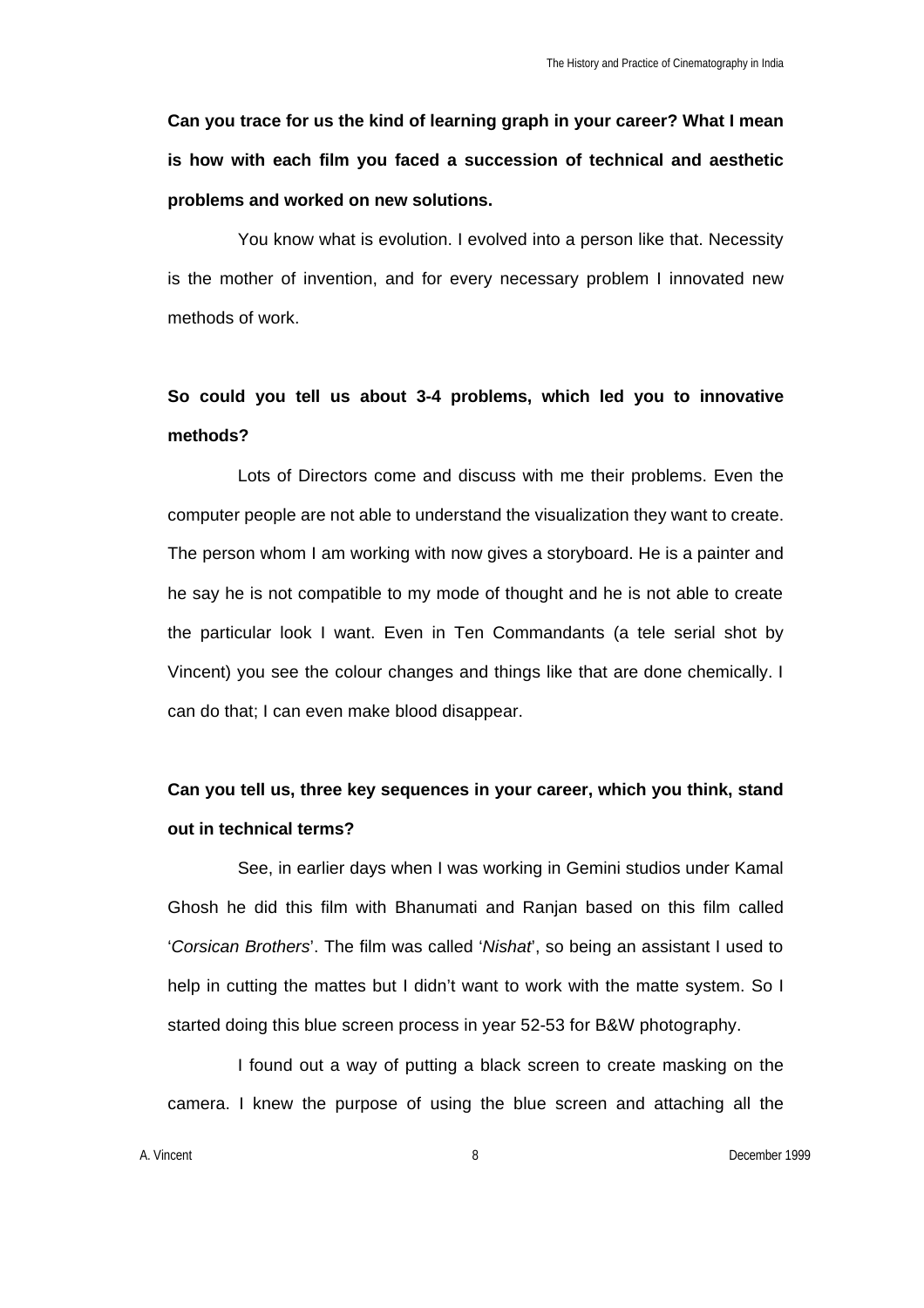paraphernalia. But I never put a mask on the lens; I use it to work on the lighting. Many assistants and students of mine had taken over that system. See, light normally travels straight but if you place an object in front it bends, so the bending of light is involved here. To avoid all these things, the unwanted light has to be cut of from the area that is to be photographed.

### **How much would you cut?**

That is what I want to explain to you, it wont be much of a problem, because film has got an inherent speed and the blue areas will become black when they are unlit.

## **So how do you use a blue screen? Is it basically for a double role kind of thing?**

Yes, a person (actor) can cross over also if you under light the background and do it with skilful lighting. You won't know that he has crossed over such and such areas. In those areas you can keep it subdued and manipulate your exposure.

#### **So you put a blue screen behind?**

Yes, and then rewind and re-expose for the background. Many shots we took more than one time or even two times. Suppose you are photographing a train in movement in two halves. If you take the train this will move. I have found a method of tackling this in such a way in two halves it would not move. You ask a question or pose a problem, I will find out how to solve the problem. No thinking, no sitting and going to the room and smoking a cigarette. I am not a smoker. I don't smoke because I feel smoking will destroy your brain cells. So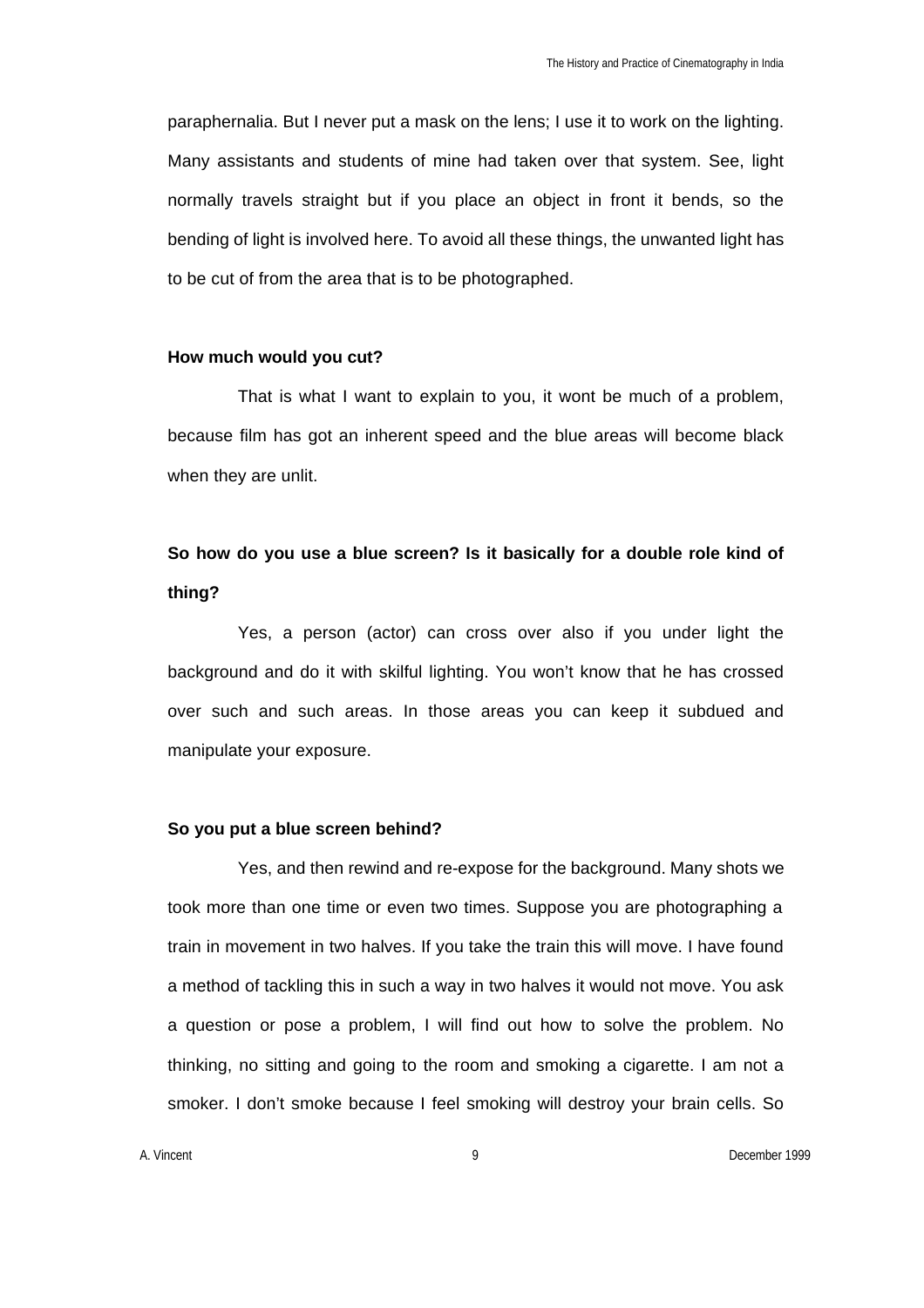your innovative spark will not ignite in your brain. Smoking and drinking is not advisable to a cinematographer.

#### **When you start working on the look of the film, how do you go about it?**

As a cinematographer, for all films, whatever language they may be in, I insist on going through the basic script first and get to know the theme of the film and the mood of the film. You have to know all this to think of which lens to use in particular situation. Then you know the use of focal length, how to vary the focal length to create a particular look on the screen.

I have worked with Sridhar, his first film I have photographed, and it was done under the condition that he will be director only if I am the cameraman. In this way I have worked with many new directors, they are all famous now.

## **When you begin lighting, do you light for the whole frame or do you emphasize certain points in the frame?**

The audience should see whatever we intend the audience to see. You know that there is a macular area in the eye. When you aim on an object or highlight a particular object where do you look, you look for the centre point. This centre point may vary but if you study the rules of compression, you will realize that there are some lines towards which your eye will be naturally attracted and if there is anything moving away, your eye will follow along that line and concentrate on a particular spot and if there is nothing in the picture it will move away. The human eye has a particular character of always moving out of frame.

So we never allow the viewer's eye to move out of the frame, and never create an image that is boring. In B&W days we used to fix a particular spot in the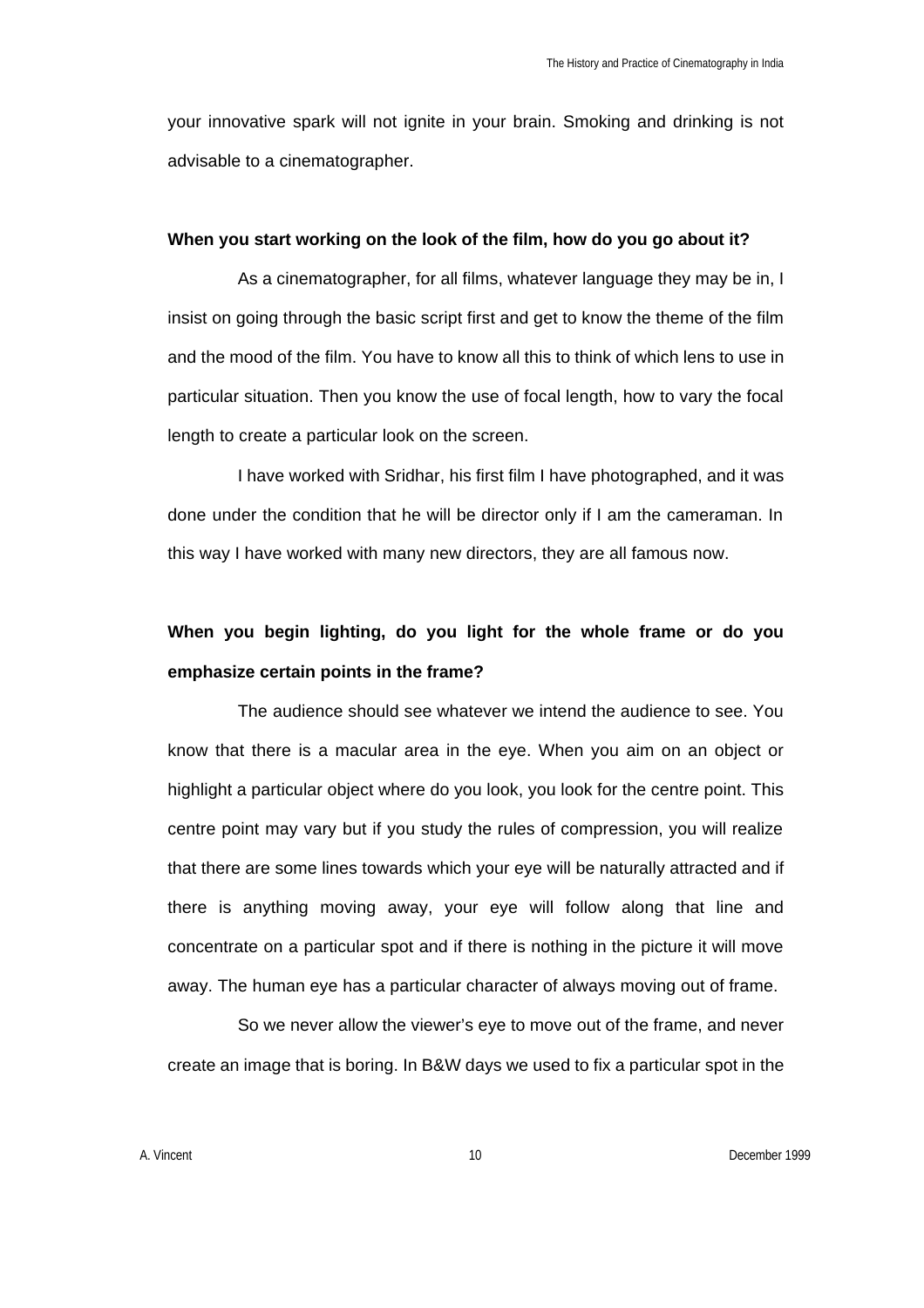frame where we wanted that the viewers would look, so you can't say I missed it, you can't miss anything.

## **When this shift to colour happened then you must have had many variables.**

In colour, just because colour is there you have to be more careful so that the viewers look at that particular point where the director wants them to look. That's why the cameramen's job is very tough; you cannot put two bounce boards and fill up the whole frame with light just like that. I personally call it lighting for visibility, we used to light in order to pinpoint attention and even in colour filming the method remains the same. There are a lot of ways by which you can make colours look darker or lighter and so create attention.

Now suppose a new cameraman comes and underexposes a film, that is a different aspect. A film is made for a particular specification. A manufacturer may call a particular batch of stock a 500 ASA film but it may really not be so. It is 500 ASA as per a particular standard or specification. It is not 500 ASA for the whole frame so you have to choose the intensity of light you use, the hue, tint and shade.

Also, as far as underexposure is concerned, let us suppose you shoot the film at 500 ASA, but when you do so any subject you are going to photograph will not turn out, it will give you a very faulty and washed out film. You must have seen how after 3-4 copies negatives fail to give you proper print. Now India is one of the countries that has the worst projection theatres, I think you will agree with me on this. They do not have any standard but manufacturer is tying a standard for your negative exposure level and for the print level called gamma. You can overstep that but ultimately the lab will compensate the exposure you are giving,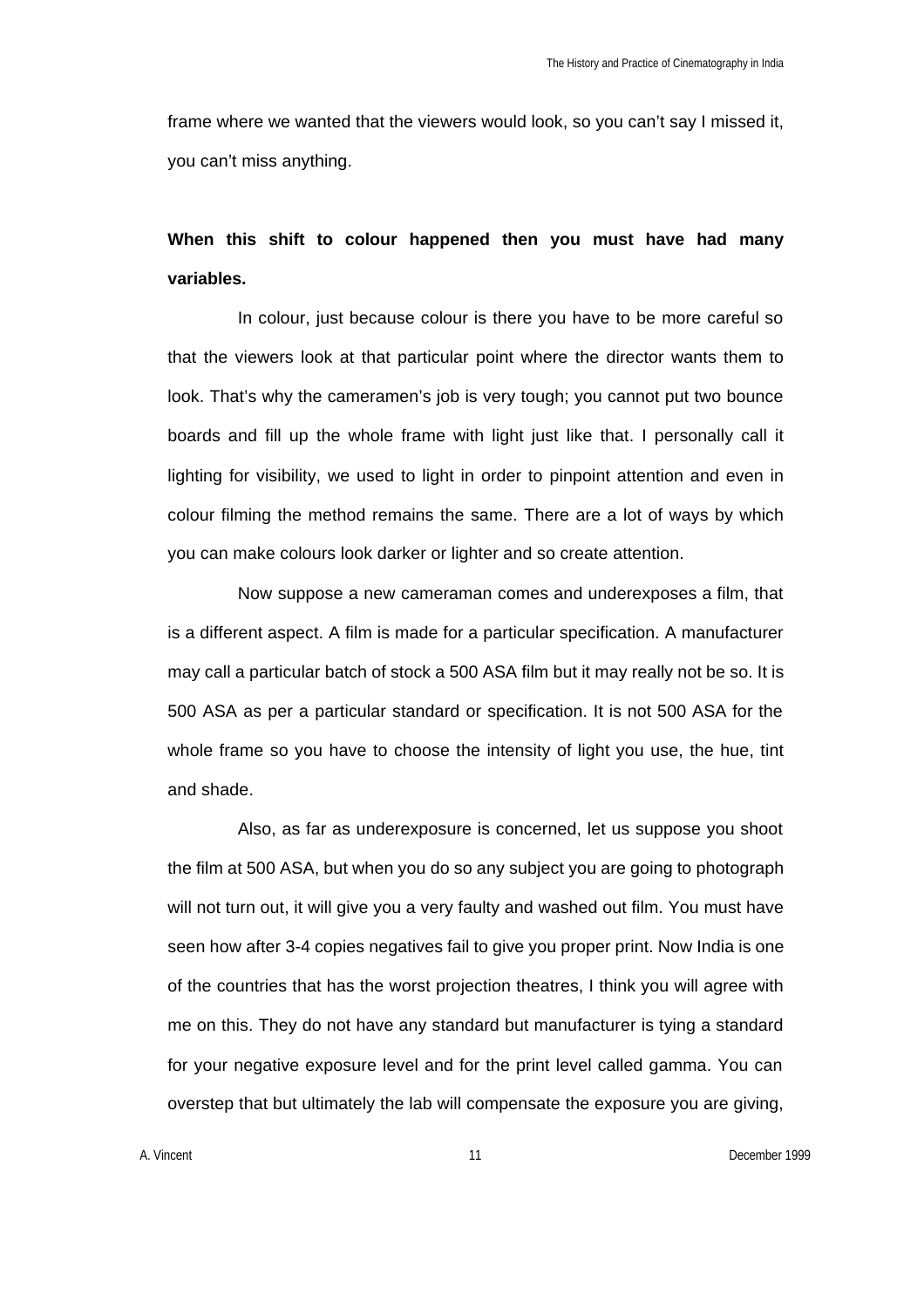they are not giving printing exposure. That is why calling a film 500 ASA is wrong unless you want light where you want it, otherwise it will not give you a presentable picture.

**Did you work for a 'lit' feeling or for an 'unlit' feeling. Some cameramen make you conscious of the cinematography and some want you to be unconscious of it.**

You have seen my films; for instance there is a film in Hindi called *Dil Ek Mandir*, starring Rajendra Kumar.

It is easy to make a frame visible, but it's difficult to make a frame impressive. That requires a high level of technical skill, especially in B&W. In the days of B&W cinema, film only recorded certain shades, maybe 21 or 22 shades in all and some of them remained out of visibility and still others remained within shadows. Now suppose you want to shoot a night scene, people would say that night does not look like night because it's underexposed. The lab does not have sufficient density on negatives to print it down to a certain level, and the projector operator will not be able to give proper illumination on the screen.

You have limitations when you have white on the screen. The pupil of the eye has to react according to the brilliance of the white on screen. If the screen becomes very white, the pupil will tend to reduce in order to diminish exposure to the retina. So, there are a lot of aspects that come into this situation, and you have to work to maintain a reasonable state where the viewers' eyes will not start blinking. In this modern style of cutting, with lots of small bits flashing on the screen, it will give you a lot of eye strain because you are asking the retina to react all the time.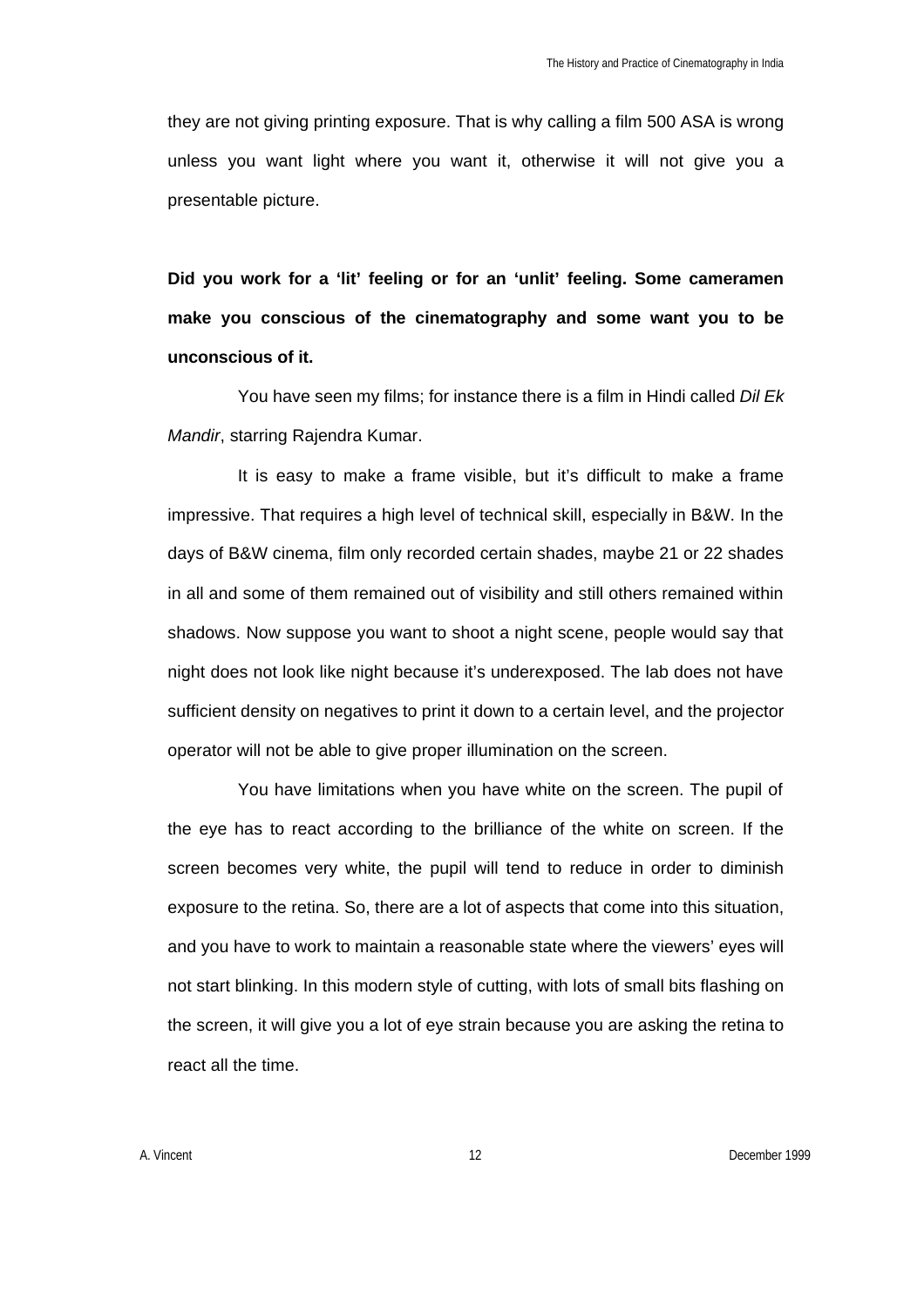#### **Did your style of lighting change when you moved to working in colour?**

That is a very difficult question to answer. The very first film I photographed in my career is (*Kal ne kedar mile*?) and that happened to be the first film to be processed and printed at Gemini studio. Till then all the films were going either to London or to the Technicolor lab and later on to Film Centre lab. Anyway, this work was done at Gemini studio, we started experimenting and the quality they gave us is superb even today. If you look at the print it will look as fresh as it was then, so the processing was quite up to world standard. So transition to colour took place there.

There were lots of problems; one of the problems was colour blindness on the part of technician who handled the job. This problem was overlooked and underestimated by many filmmakers. Same thing with the cameraman also. I can't single out somebody and say this, but unless you go through a test when looking through the camera you cannot differentiate between two pairs of eyes.

#### **Which was the first film on which you were a full-fledged cameraman?**

My first film was in Telugu. It was supposed to be photographed by Kamal Ghosh but for some reason he could not do it so the producer-director asked me to take over and to do the whole film.

### **Did you use a meter while working on this film?**

Yes, I used a meter but as a standby. Because of my association with photography I had a good idea of the illumination which a particular film requires in relation to the ASA setting. And we didn't have different grades in printing. We had just one grade. So we had to be very careful about the exposure, so that the viewer's eye would be able to adjust.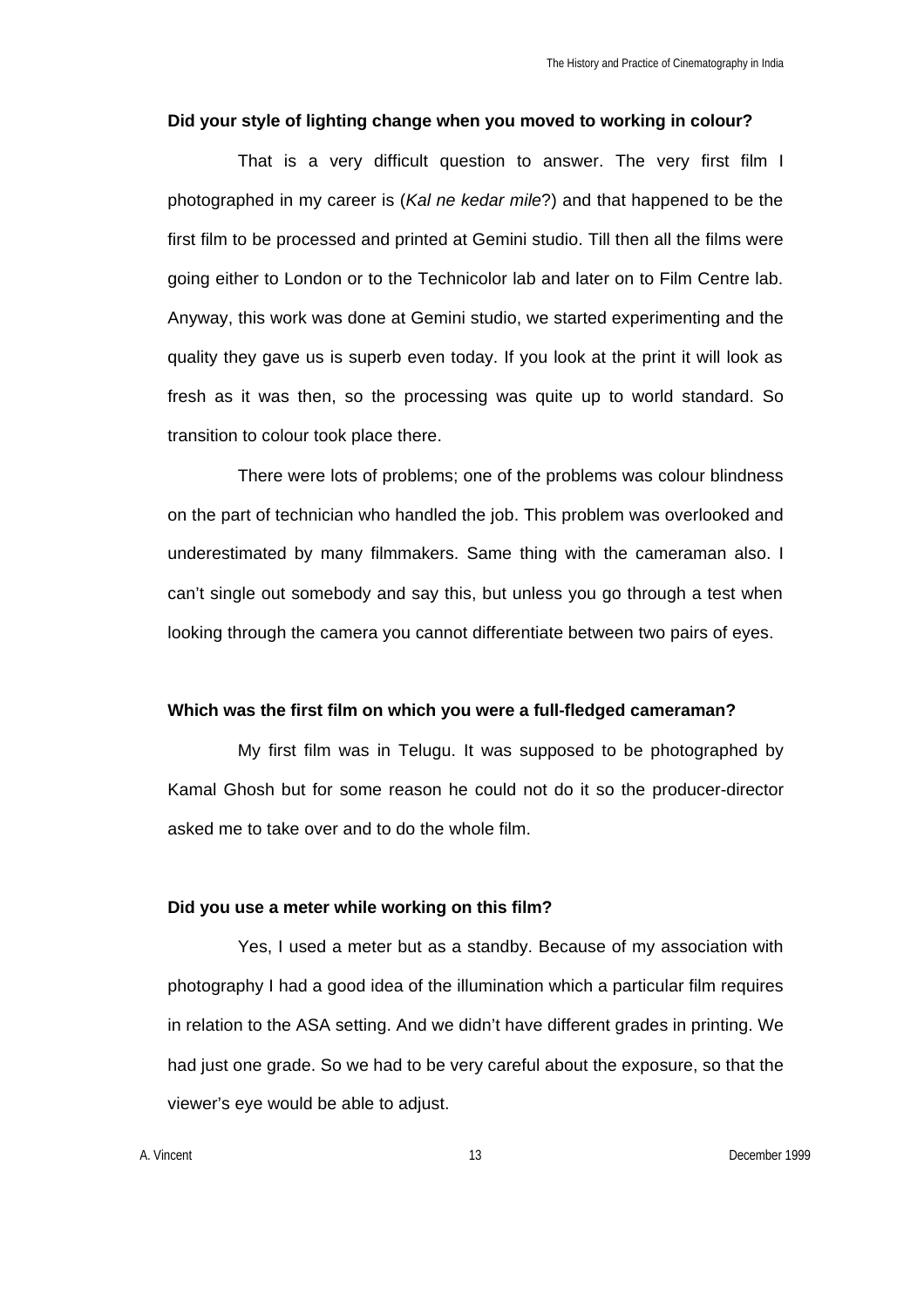## **What was stock you used for your first film?**

We were using mainly Kodak and Agfa film, super pan-normal film, 64 ASA, Tri X, [many average films were on Plus X (Double X)] which used to give a silver tone, light up an artist, so that he will look a like silver statue. Only B&W film can produce that.

#### **Did you communicate with other cinematographers?**

Only later on, when I became independent.

Then I took active part in discussions with cameramen like Marcus Bartley, Adi Irani and Jiten Bannerjee. Marcus Bartley was a still photographer as well. They were very good cameramen, the moonlight that they would shoot used to look like moonlight. But the condition of the projectors in the theatres could not cope up with our technical progress in photography.

# **You are saying that if the conditions of the theatres had been better cinematography could have developed much more?**

Not much better, and certainly this was the case earlier, but now the laboratory quality is not up to the mark as well. Again, the same factors come into play; suppose they have to develop 100 prints in three days naturally they will not do it with care. And as for the theatres, they are not spending money. They are just spending a few annas on a carbon rod, which will burn of if you keep it on full amperage level, the carbon will burn if not quickly, then certainly in normal time, so they keep the amperage less and the carbon is getting flatter with use.

## **What was your relationship with your lab?**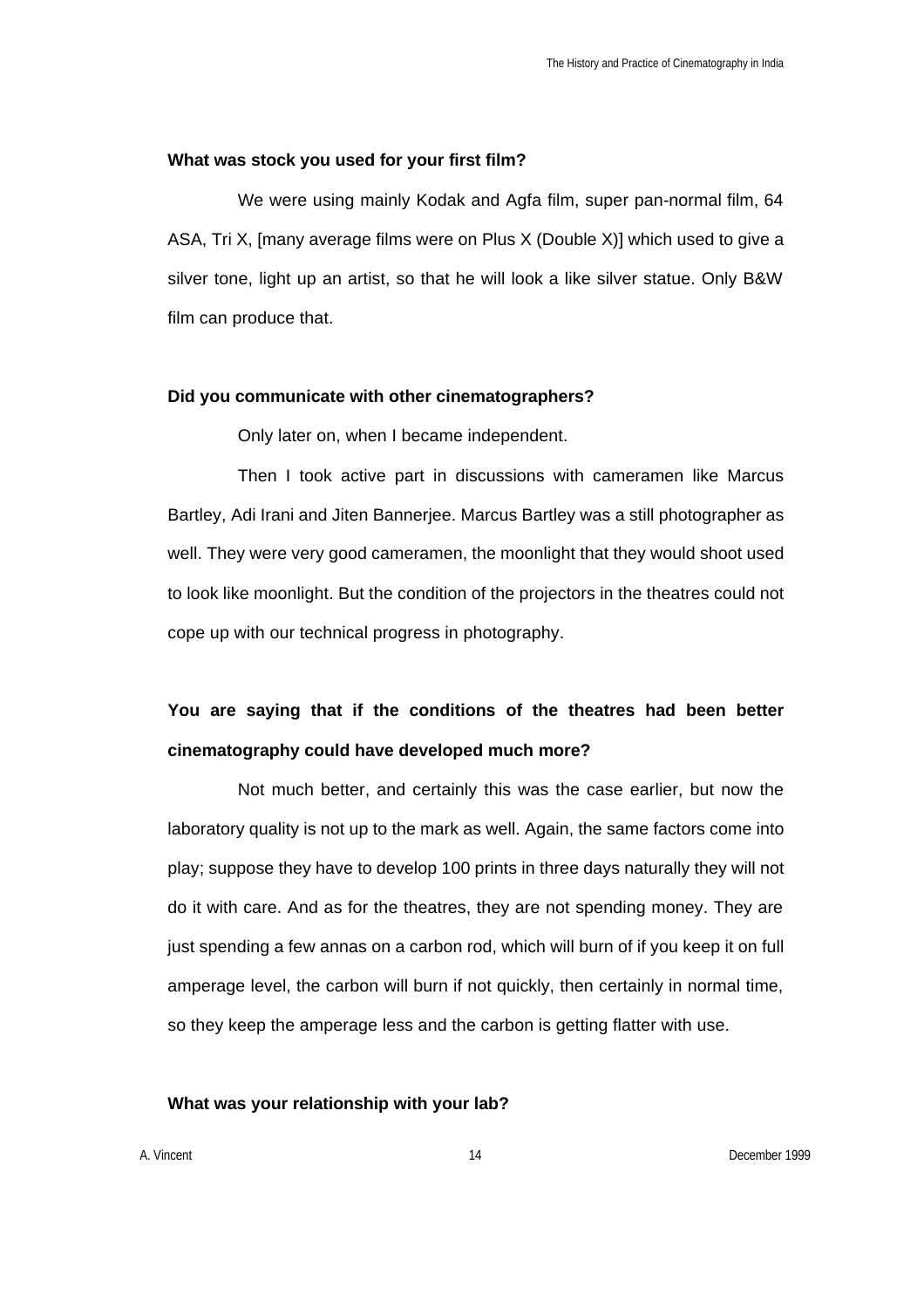In B&W days I used to go for final grading. I never used to process film, in those days I depended on the gamma. I used to tell the lab, process this film to .65 gamma, .66 is lab standard but I used to ask for gamma .64-. 65. This was because I wanted an image that would be a bit softer, where the blacks will not be that black. That's why I explained to you about this 'silverish' tone. Now, if you go down to .62 it will be flattish but you can vary your exposure and change your gamma. This gives you a totally different world. I was personally fiddling with this gamma level, and with the total values to be set up in the lab.

#### **Did you have a different lighting pattern for men and women?**

Yes, we were influenced by what we used to call the 'Bengal' style. In this mode of work there would be different lighting for different characters. If two persons started talking (in the same frame) we would try to compromise the tonal values between the two, adjust by filtering or softening effects.

#### **Did you use filters for heroines particularly?**

I suppose I would generally not photograph out of focus. One cannot be entirely romantic with photography (ie highly diffused shots) because you have to keep in mind what came previously and to keep your mind open for the transition to the next shot.

**Lot of people say one of the things that got affected in the transition to colour was contrast ratio. The contrast ratio of colour film is lower than that of B&W, and that this affected the composition by leading to flattening within the frame.**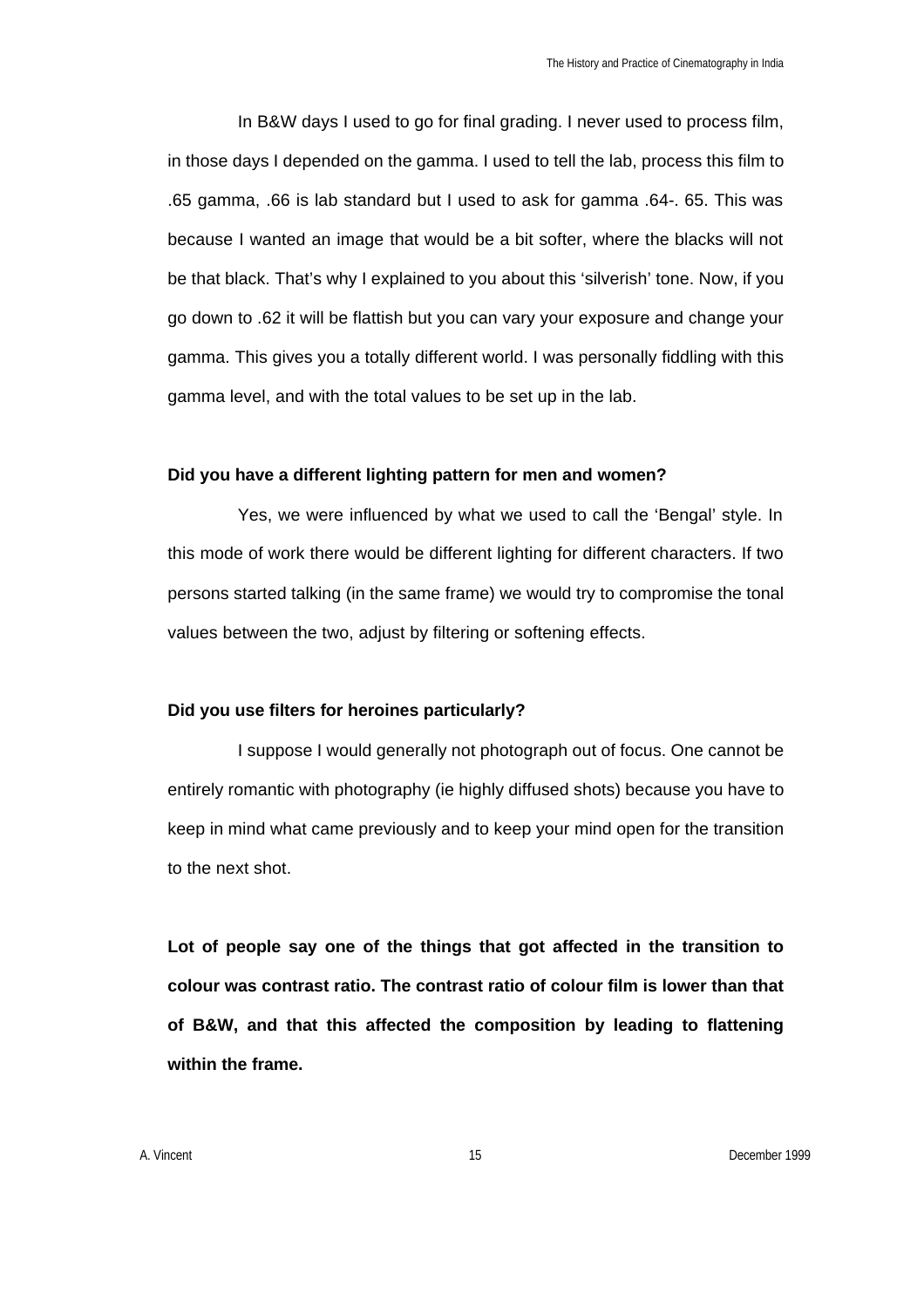The contrast level may be lower than technical parameters; then you have to start meddling with the gamma level. In this way you can increase the contrast in colour film. You can also do so by changing your printing light. The lower you go in punching lights the flatter the image will get. The British standard or manufacturer's level - always view this film speed with a pinch of salt  $-$  if it says 100 ASA is met at 100 fc of light for a particular subject, it is for what they call the average subject. In India we don't have average subjects. Each person is different. Rajni Kant is different from MGR, Shivaji is different from Nagesh. Indian photographers face different problems, so your mind has to adjust.

#### **Which was the biggest set you ever lit up?**

I worked for number of films. There is a film called *Apsara aur Insaan*, starring Sridevi, I did the special effects for that film. Sridevi lands from heavens on earth, and because of this the earth starts glowing. I happened to do all the songs, because my assistant who worked for me for 20 years was doing the photography. He came to me and asked me to help and guide him. Finally they asked me to do a few songs. That was one of the largest sets I had worked upon. For the first time we used five generators. There was a lake, a lot of mountains and a glowing sun. The story of the film says that whatever she touches has to glow. Sabu Cyril (my son in law) was not the art director; he was just out from the art school then. I took him with me and asked him to paint, so this was his first encounter with cinema.

I knew Sridevi well, as I had photographed her first film as a baby when she was five years old. We shot it in colour. She was very enthusiastic when she came to know that I was shooting the film. You must have seen in the film and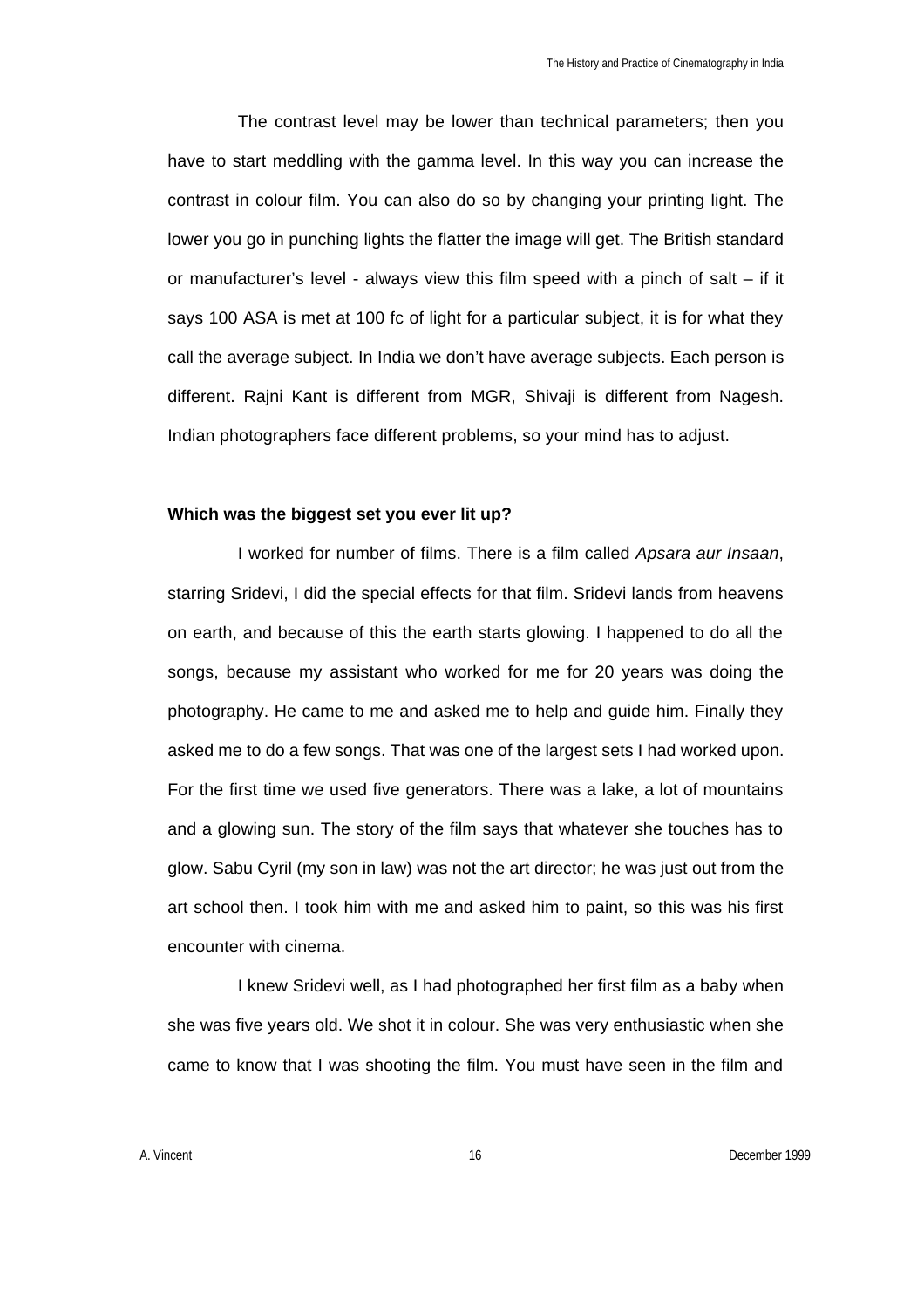how she merges into the atmosphere. All those shots I have created by using double the exposure.

I must add that I used to create a shimmering ocean in the background, and even recently I have done it for Ramamurthy film serial. I have a lot of techniques using silver and gold foil. There is a knack in knowing how to fix it, how you light it, and I was using grease to create that shimmer.

It depends on the character in the foreground and you have to avoid the person, that is why the crucial application of Vaseline. I can apply around the body, and overlapping the Vaseline, without the audience noticing it, so that when the film runs 48 frames this shimmering looks real.

### **Did you make a conscious effort to use less light?**

 Every shot or a sequence demands its own method of work. In some sequence suddenly the director may demand to shoot against a real background and ask us to keep the window open, not by using a light or a light covered with cloth as the window. And then suppose a director wants a window in the background. There you can change the size of the window and make it look changed in the same place. Place the character at a certain distance and change the focal length of the lens, so you will get the same view.

I personally developed an idea to balance daylight & tungsten. I mixed both. I always worked with mixed lighting to compromise on side of better.

### **What are the qualities of an interesting location?**

See with changing times, our relationship to locations has differed. Nowadays the cameraman has very little say on the choice on locations. I insisted on going to the location before, just like the art director. If you have gone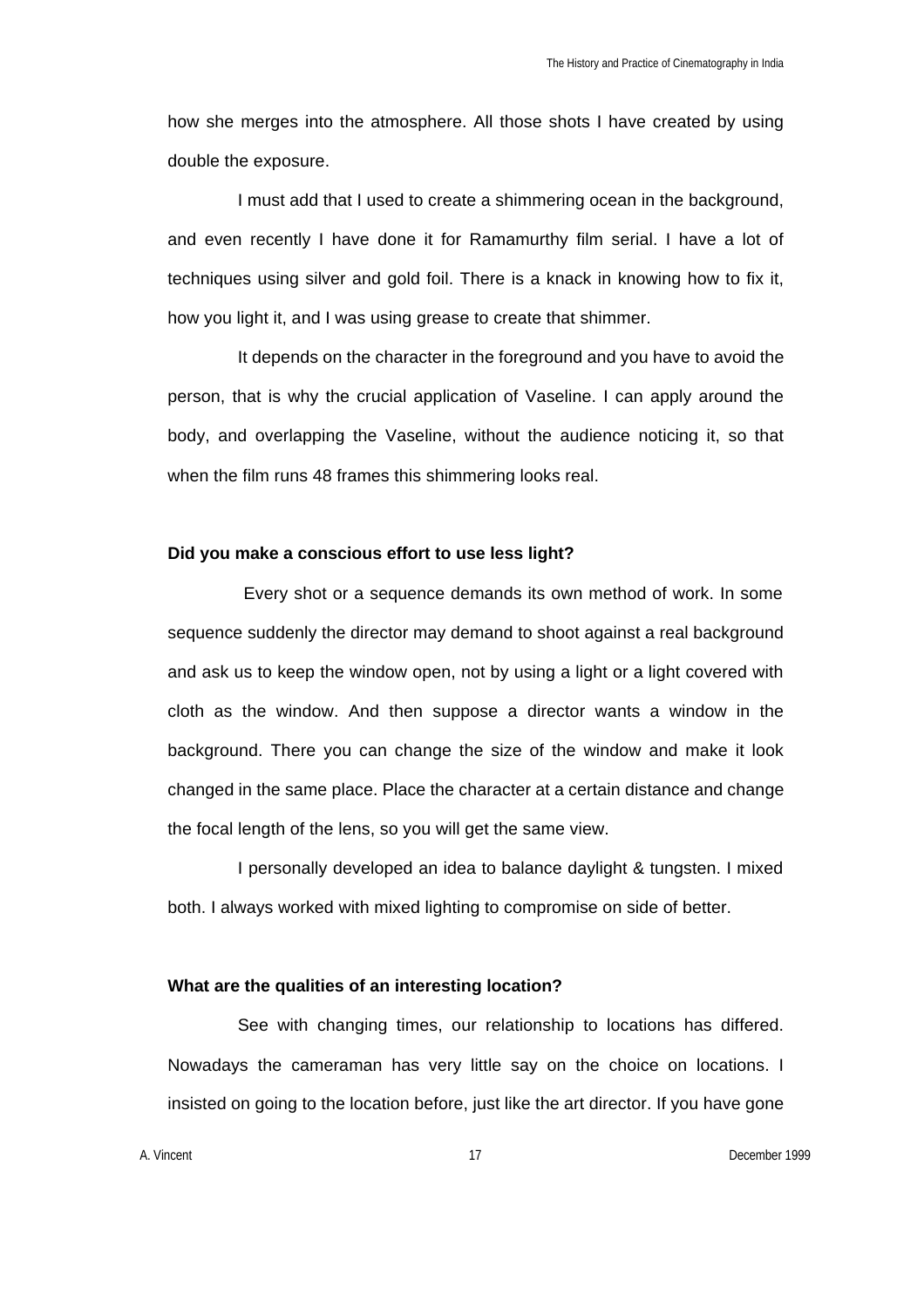to the location before, you can prepare yourself before going to the actual shooting. A good cameraman is someone who adjusts to these things. My second son is working with me and sometimes I send him to do color grading, so I am involved in all the process form scripting to printing. Photography is one aspect of filmmaking where you have to devote full time and energy

### **Do you have a particular favourite in terms of aperture setting?**

Yes, when working indoors I stick to f2.8, it may be high speed or low speed stock. This gives me flexibility in terms of lighting. With 100 and 500 ASA the range is in two stops. When you are using slow film if you light it for 2.8 we cut two stops so that the range increases. We plan before hand, bring the exposure down to 2.8 and do not use slow film. But use the high-speed film instead.

## **Do you use a spot meter?**

No, I don't use a spot meter because it will give you only an exact reading for the spot, not for the frame. I depend on the reflected light meter; where you again have to calculate for the shadow region and for the highlights. I prefer it this way.

#### **Have you done hand held camera work?**

Yes, I used a hand held camera in 1953. I worked with a Mitchell camera. I have carried it on the shoulder.

### **Why did you use the hand held camera?**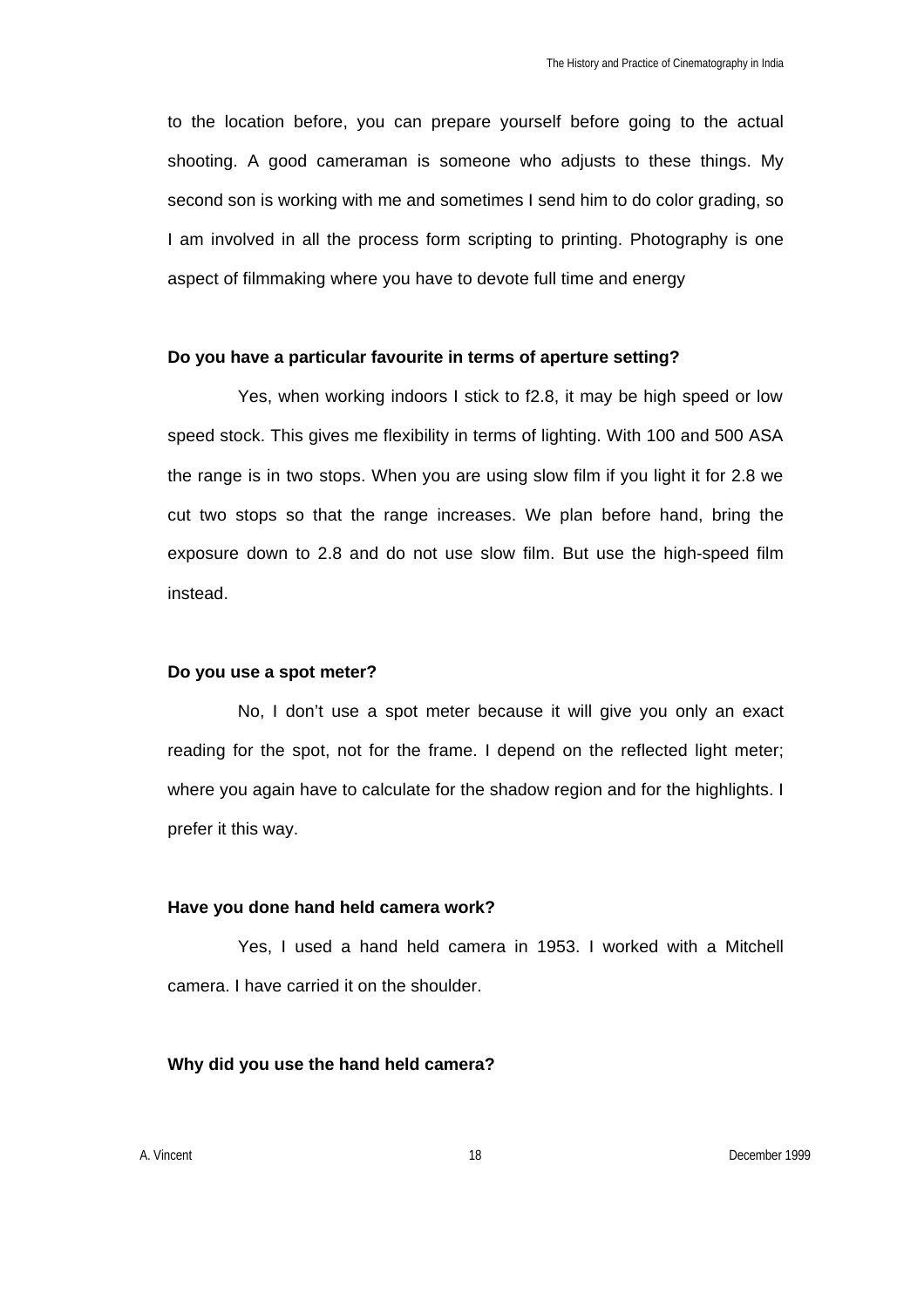We had to. There were no cranes and trolleys available at that time, so I created a movement on the shoulder, while sitting and standing. In *Amardeepam* this man's memory goes as a result of a blow to the head, so he ducks by instinct. The camera ducks with him. There is a sequence in which he has to duck in front of the branch of a tree, and on the other side is the same character (in a double role) It was a complicated shot and we had to make the camera duck with him. I remember it was Shivaji Ganeshan who was doing that role.

In this way I have had to do lots of hand held movements and following shots. Way back in 1960 I have taken a shot with Arri IIA, sitting inside a car, and then following the hero and heroine going through the roads of Madras. When they get down we follow them (in the same shot) into a textile showroom. For this shot we had lit up the showroom earlier and we had to synchronize the lighting up of the scene with our entry form the car into the showroom. All this was coordinated only with hand signals, there were no wireless sets available at that time. I shot at about 10.30 in the morning, in those days in Madras, the traffic was not very heavy at that time in the morning.

## **What about awards?**

I didn't get many awards, especially central govt. awards. But I got the Filmfare award for best photography for *Prem Nagar* in 74-75. Last year I received the Andhra Govt. award for a film called *Annammacharya*, directed by Raghavendra Rao.

**Can you tell us something about the ratio of payment to the cinematography department in comparison to the money spent in the rest**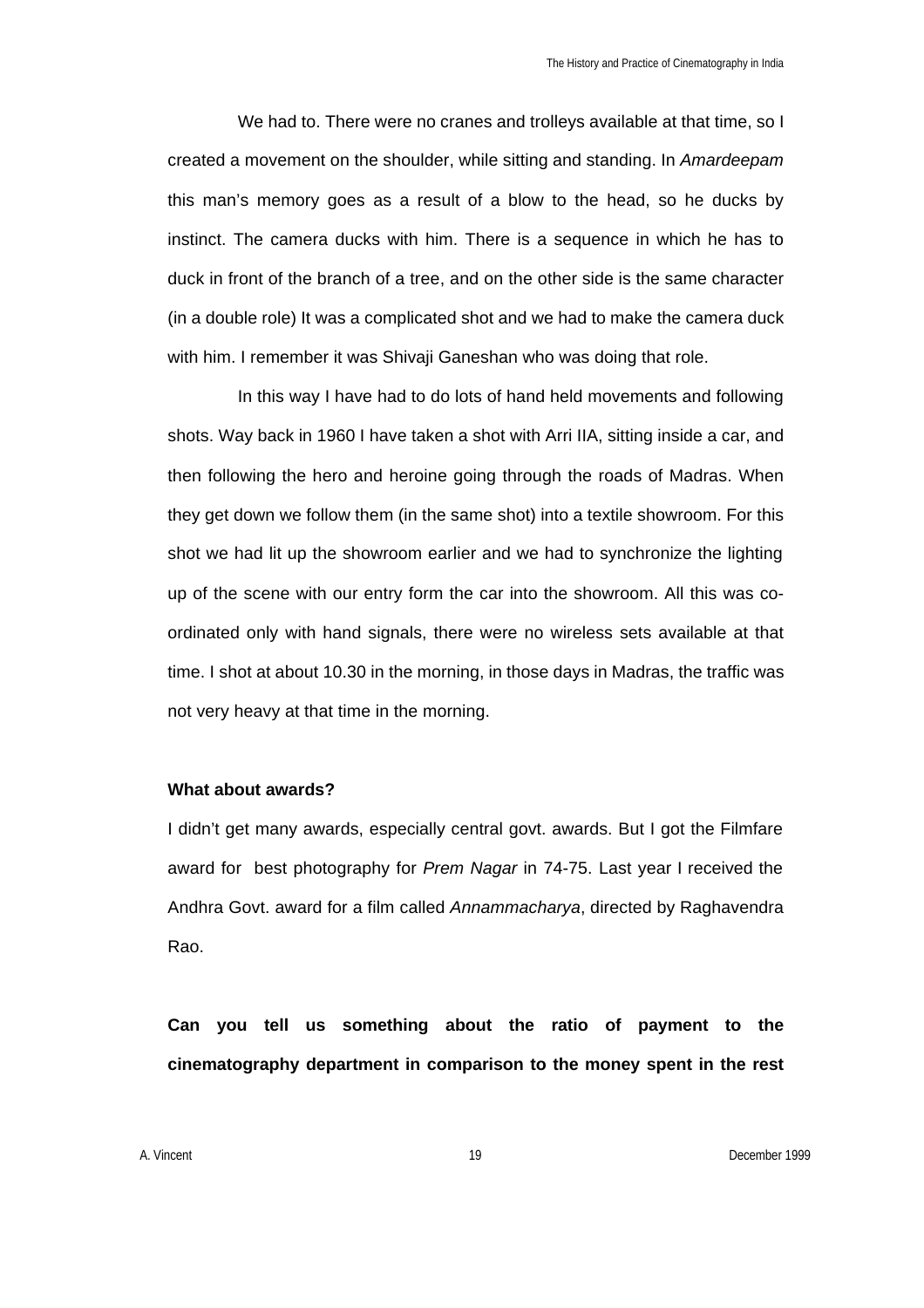## **of the departments of filmmaking, and can you tell us whether you have seen this ratio change?**

Is this a relevant question? In those days this was not at all a relevant question. There was no comparison. But nowadays you see, it's a very difficult question to answer because such and such person is paid so much. You must have read about Hollywood artists. They even get 20 million dollars. How can a technician even talk in those terms? Even now, in Malayalam films, we are not paid even 10% of the worth. But they (producers) had made millions of rupees even then.

## **But, even then, is the ratio of the money, which was spent on the floor during that time and the money that is spent now, the same?**

See, personally when I was involved in making a film, at that time the top most artist was paid Rs 5000. In 1953, the budget may have been 1 lakh and 5000 may be with the hero and heroine and the third artist. Nowadays the cameraman is no doubt paid more than in those days. But that is in no way compatible in percentage to the amount spent on the stars. When you are talking about payments in crores for the stars and in thousands for the cameraman, then what is the worth of the cameramen's work. But also, just because nowadays you are photographing a lavish one crore-rupee set, your position and remuneration as a cameraman has not necessarily altered, has it? If they spend one crore on the set, it also means that they will make you work night and day to get the benefit out of what they are spending. It means that we have to stay awake till 5:30 in the morning, break and then come back after two hours for the next shift at 7:30 in the morning. That is the work of 1 crore. But does this conform to our subject of discussion?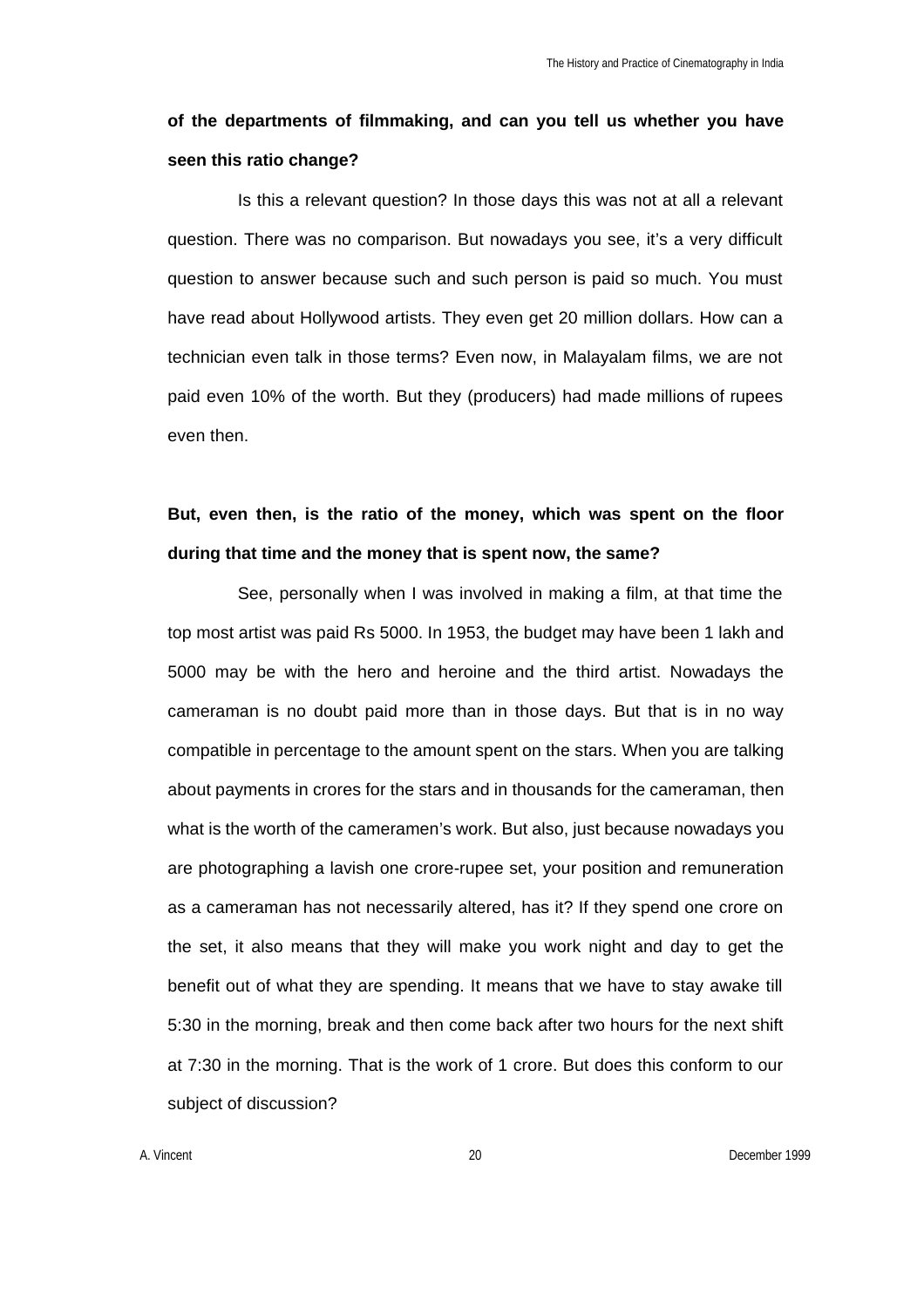**We are also trying here to get a sense of the work conditions for a cinematographer in the industry, and we are trying to see this over time.**

You know that's a very sad point.

I had an active working life of 52 years. But actually my working life began when I was a child. Early in the morning I used to get up and go to the studio, clean up the dust in my father's studio, arrange the water etc., and then go to school, come back to the studio in the afternoon and then work again.

Nowadays people talk about child labour. I was a child when I worked in the photography studio. I liked to work. And this continued when I became a cameraman. We worked because we liked it, but because of that, in the bargain, there was no overtime, no Dipawali, no Christmas, nothing. Inspite of all those things, we worked.

And there are some producers who will not pay you anything, they will give you some token advance, you will work for 2-3 months and if you say anything about the payment then they will find someone else.

## **What do you think about the new digital cameras that have now been introduced?**

With these digital cameras, it is as if we are again going back to the basic box camera. Lenses do not have proper resolution, they are compensating the cost of production by using cheap plastic, making it light weight - that's why I say that it is going back to the box camera level.

I have worked with all the modern cameras. None of the changes in the film field have affected my work because I was stepping ahead. I think my brain refuses to stay away from a particular stage.